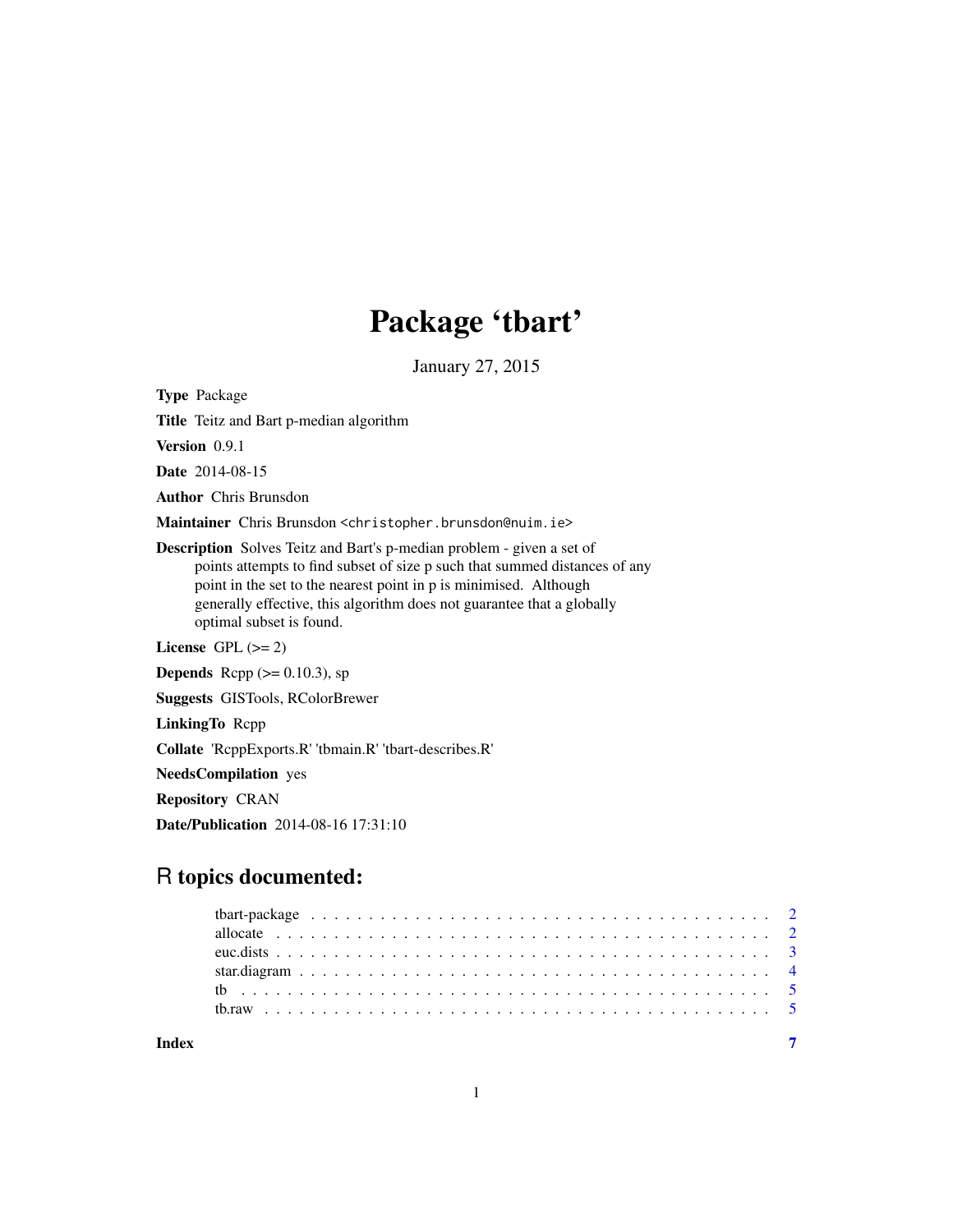<span id="page-1-0"></span>tbart-package *Teitz and Bart's* p*-median problem with Spatial\* and Spatial\*DataFrame objects*

> *Package: & tbart Type: & Package Version: & 0.9 Date: & 2013-06-13 License: & GPL (>= 2) Maintainer: & Chris Brunsdon* <mailto:brunsdon@liverpool.ac.uk>

#### Description

Solves Teitz and Bart's p-median problem - given a set of points attempts to find subset of size p such that summed distances of any point in the set to the nearest point in p is minimised. Although generally effective, this algorithm does not guarantee that a globally optimal subset is found.

#### Author(s)

Chris Brunsdon

#### References

Teitz, M. B., and P. Bart (1968), Heuristic methods for estimating generalized vertex median of a weighted graph, Operations Research, 16, 955-961.

allocate *Teitz-Bart algorithm applied to Spatial\* and Spatial\*DataFrame objects - report allocations*

#### Description

Teitz-Bart algorithm applied to Spatial\* and Spatial\*DataFrame objects - report allocations

#### Usage

```
allocate(swdf1, swdf2, p, metric, verbose = FALSE)
```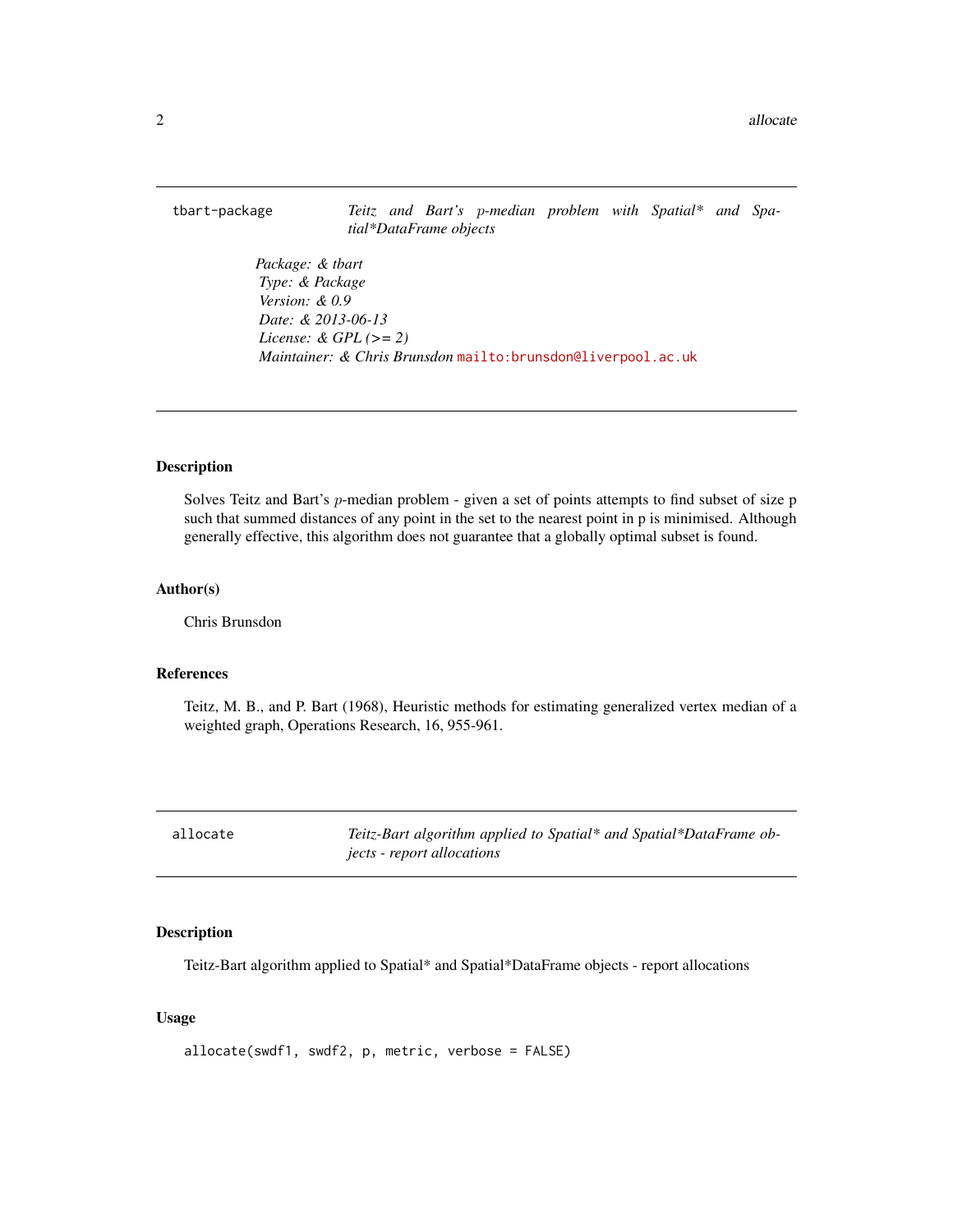#### <span id="page-2-0"></span>euc.dists 3

#### Arguments

| swdf1   | - first Spatial* or Spatial*DataFrame objects                                                                                         |
|---------|---------------------------------------------------------------------------------------------------------------------------------------|
| swdf2   | - second Spatial* or Spatial*DataFrame objects (if omitted, defaults to the same<br>value as swdf1)                                   |
| p       | - either a guess at the initial $p$ -median set of a single integer indicating the size<br>of the set (which is then chosen randomly) |
| metric  | - the distance matrix (defaults to Euclidean computed via euc. dists (swdf1, swdf2)<br>if not supplied)                               |
| verbose | - if TRUE print out each swap in the algorithm (default is FALSE)                                                                     |

#### Value

List of nearest neigbour indices for each element from the  $p$ -median set

# Examples

```
data(meuse)
coordinates(meuse) <- ~x+y
allocate(meuse,p=5)
```

```
require(RColorBrewer)
require(GISTools)
data(georgia)
allocations.list <- allocate(georgia2,p=5)
zones <- gUnaryUnion(georgia2,allocations.list)
plot(zones,col=brewer.pal(5,"Accent"))
plot(georgia2,border=rgb(0,0,0,0.1),add=TRUE)
points(coordinates(georgia2)[allocations.list,],pch=16,cex=2,col=rgb(1,0.5,0.5,0.1))
```
euc.dists *Euclidean distances from a Spatial\* or Spatial\*DataFrame object*

#### Description

Euclidean distances from a Spatial\* or Spatial\*DataFrame object

#### Usage

```
euc.dists(swdf1, swdf2, scale)
```
#### Arguments

| swdf1 | - First Spatial*DataFrame object                                                                        |
|-------|---------------------------------------------------------------------------------------------------------|
| swdf2 | - Second Spatial*DataFrame object (if omitted, defaults to the same value as<br>swdf1)                  |
| scale | - allows re-scaling eg: value of 1000 means distances in km if coordinates of<br>swdf1/swdf2 in meters. |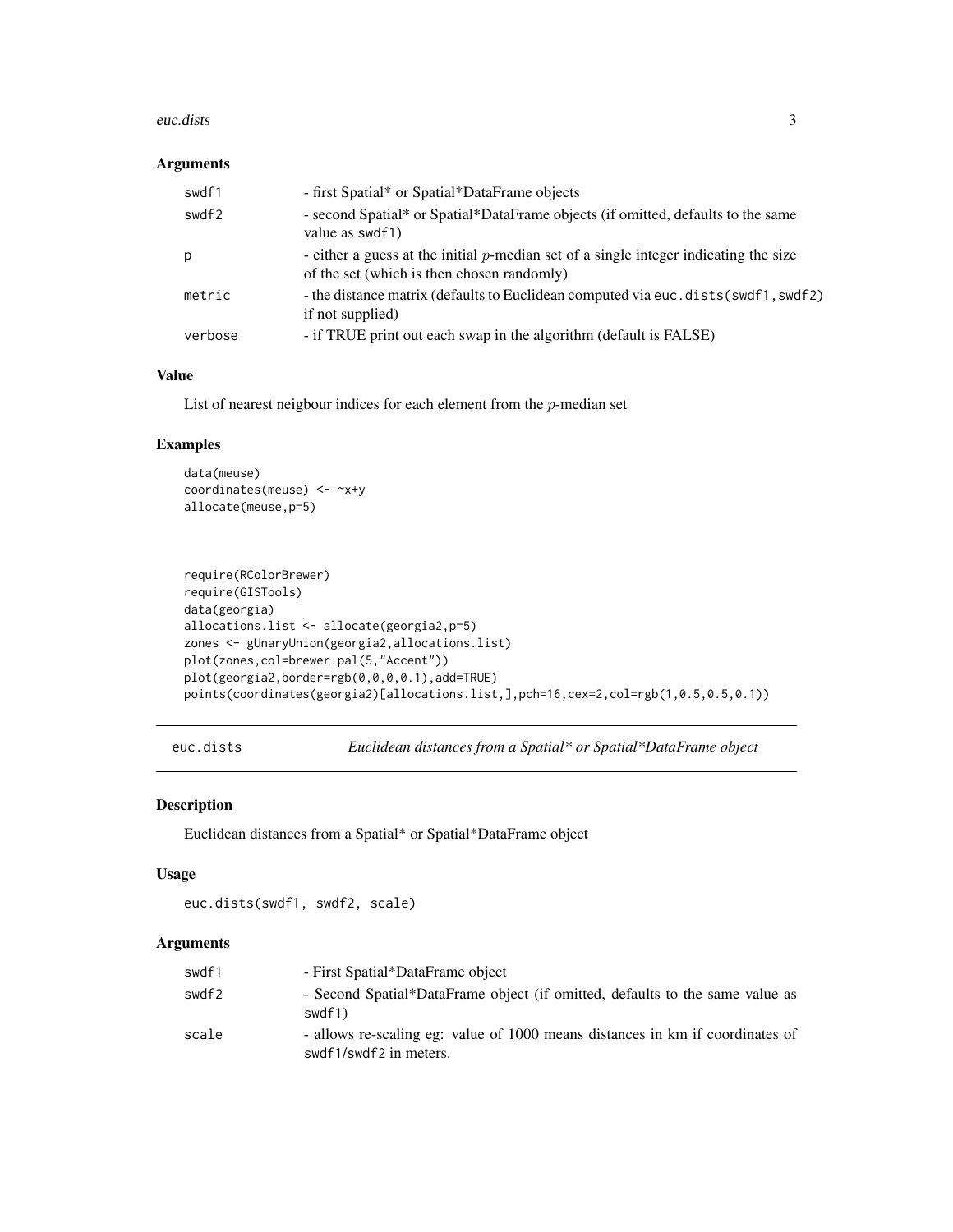# <span id="page-3-0"></span>Value

Distance matrix (if swdf1 or swdf2 not SpatialPoints\*, distances are based on points obtained from coordinates function)

### Examples

```
data(meuse)
coordinates(meuse) <- ~x+y
euc.dists(meuse,scale=1000)
```
star.diagram *Creates the lines for a 'star diagram'*

# Description

Creates the lines for a 'star diagram'

# Usage

star.diagram(swdf1, swdf2, alloc)

### Arguments

| swdf1 | - first Spatial* or Spatial*DataFrame objects                                                       |
|-------|-----------------------------------------------------------------------------------------------------|
| swdf2 | - second Spatial* or Spatial*DataFrame objects (if omitted, defaults to the same<br>value as swdf1) |
| alloc | - a list saying which coordinate in swdf2 is allocated to each point in swdf1                       |

# Examples

```
data(meuse)
coordinates(meuse) <- ~x+y
allocations.list <- allocate(meuse,p=5)
star.lines <- star.diagram(meuse,alloc=allocations.list)
plot(star.lines)
```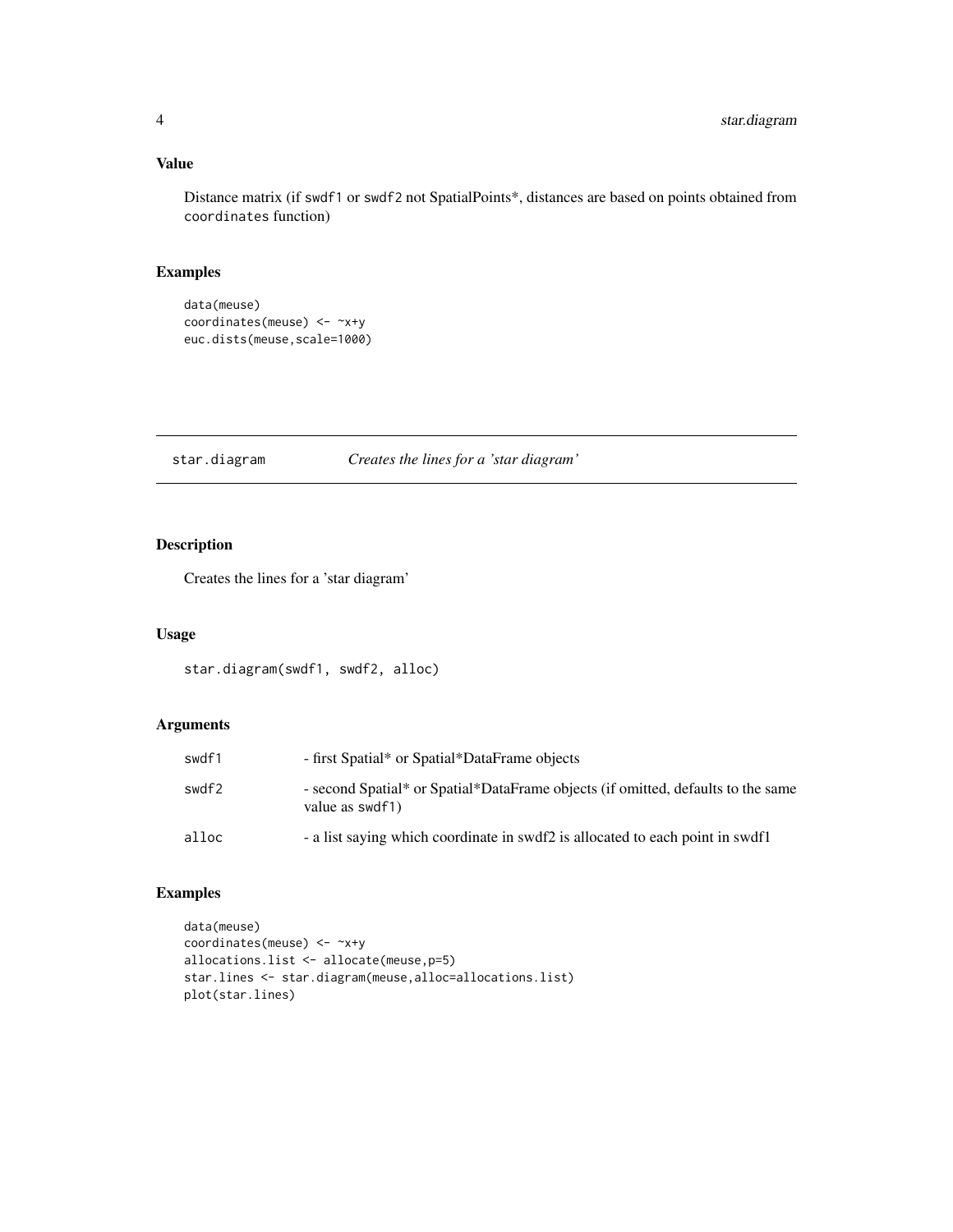<span id="page-4-0"></span>tb *Teitz-Bart algorithm applied to Spatial\* and Spatial\*DataFrame objects - report p-median set*

# Description

Teitz-Bart algorithm applied to Spatial\* and Spatial\*DataFrame objects - report p-median set

## Usage

tb(swdf1, swdf2, p, metric, verbose = FALSE)

### Arguments

| swdf1   | - first Spatial* or Spatial*DataFrame objects                                                                                         |
|---------|---------------------------------------------------------------------------------------------------------------------------------------|
| swdf2   | - second Spatial* or Spatial*DataFrame objects (if omitted, defaults to the same<br>value as swdf1)                                   |
| р       | - either a guess at the initial $p$ -median set of a single integer indicating the size<br>of the set (which is then chosen randomly) |
| metric  | - the distance matrix (defaults to Euclidean computed via euc. dists (swdf1, swdf2)<br>if not supplied)                               |
| verbose | - if TRUE print out each swap in the algorithm (default is FALSE)                                                                     |

#### Value

Set of point indices for  $p$ -median (may be local optimum)

### Examples

```
data(meuse)
coordinates(meuse) <- ~x+y
tb(meuse,p=5)
```
tb.raw *Teitz-Bart algorithm applied to a 'raw' distance matrix*

### Description

Teitz-Bart algorithm applied to a 'raw' distance matrix

# Usage

tb.raw(d, guess, verbose = FALSE)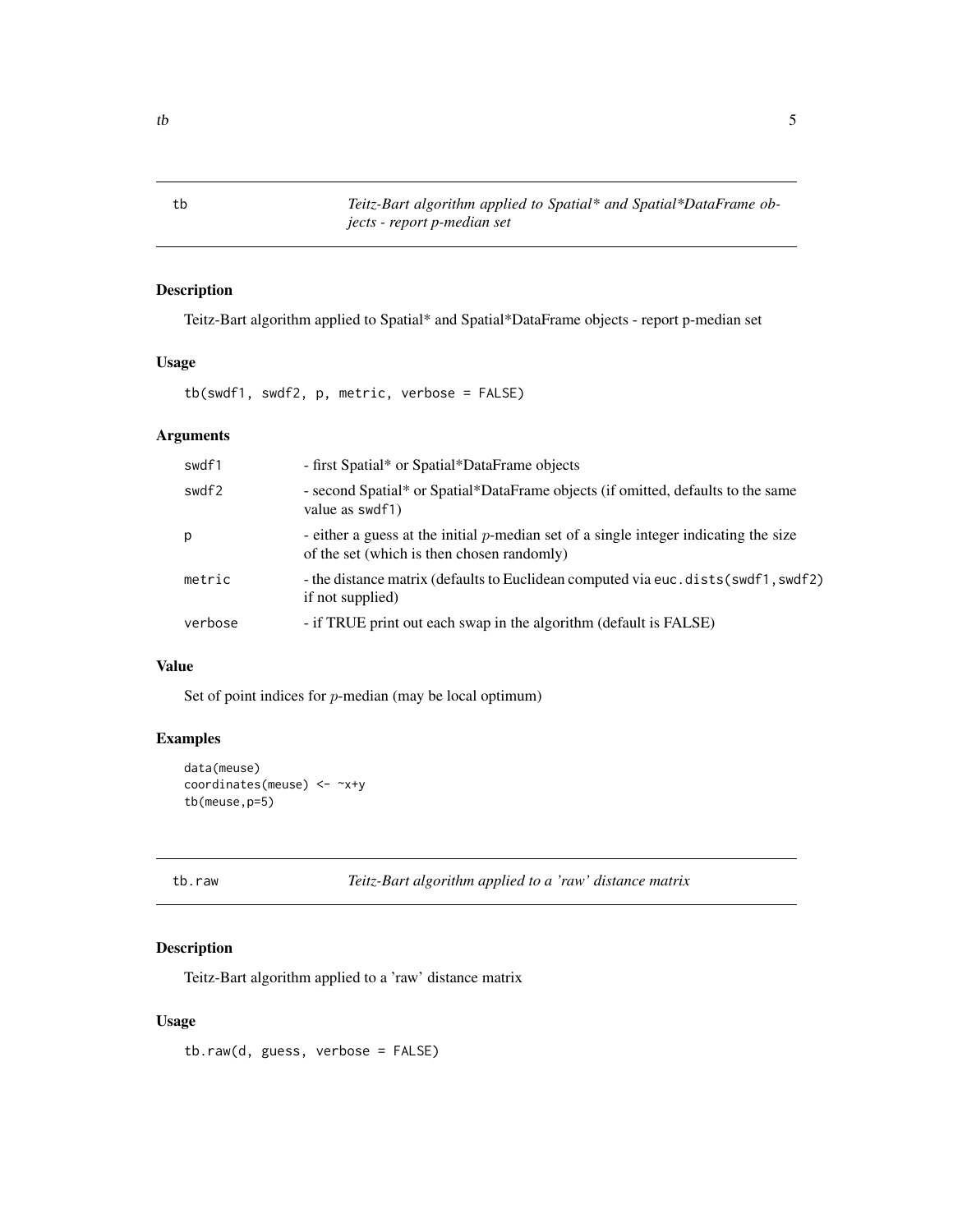# Arguments

| d       | - A distance matrix (not necessarily Euclidean)                   |
|---------|-------------------------------------------------------------------|
| guess   | - a guess at the set of $p$ points constituting the $p$ -median   |
| verbose | - if TRUE print out each swap in the algorithm (default is FALSE) |

# Value

Set of point indices for p-median (may be local optimum)

# Examples

```
x1 <- rnorm(100)
y1 <- rnorm(100)
d <- as.matrix(dist(cbind(x1,y1)))
tb.raw(d,c(1,2))
```